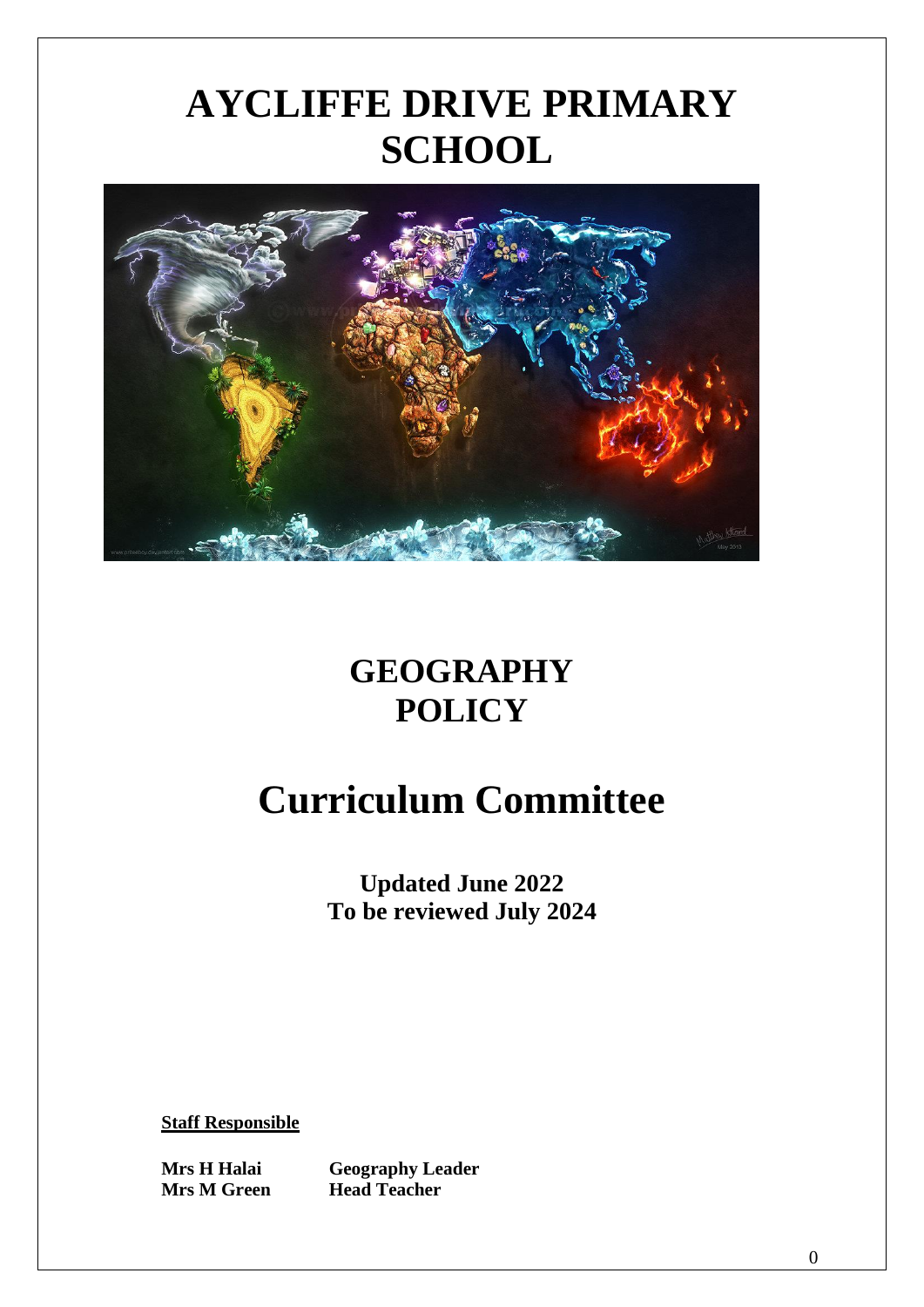#### **1 Aims and objectives**

**1.1** Geography teaches an understanding of places and environments. Through their work in geography, children learn about their local area and compare their life in this area with that in other regions in the United Kingdom and in the rest of the world. They learn how to draw and interpret maps and they develop the skills of research, investigation, analysis and problem-solving. Through their growing knowledge and understanding of human geography, children gain an appreciation of life in other cultures. Geography teaching also motivates children to find out about the physical world and enables them to recognise the importance of sustainable development for the future of mankind.

#### **1.2** The aims of geography are:

- to enable children to gain knowledge and understanding of places in their own country and the world around us;
- to increase children's knowledge of other cultures and, in so doing, teach a respect and understanding of what it means to be a positive citizen in a multi-cultural country;
- to allow children to learn graphic skills, including how to use, draw and interpret maps:
- to enable children to know and understand environmental problems at a local, regional and global level;
- to encourage in children a commitment to sustainable development and an appreciation of what 'global citizenship' means;
- to develop a variety of other skills, including those of enquiry, problem solving, ICT, investigation and how to present their conclusions in the most appropriate way.

#### **2 Teaching and learning style**

2.1 We use a variety of teaching and learning styles in our geography lessons. -We are encouraging children to ask as well as answer geographical questions. We offer them the opportunity to use a variety of data, such as maps, statistics, graphs, pictures, and aerial photographs, and we enable them to use  $IT$  in geography lessons where this serves to enhance their learning. Children take part in role-play and discussions, and they present reports to the rest of the class. They engage in a wide variety of problemsolving activities. Wherever possible, we involve the children in 'real' geographical activities, eg research of a local environmental problem or use of the Internet to investigate a current issue.

We recognise the fact that there are children of widely different geographical abilities in all classes and we provide suitable learning opportunities for all children by matching the challenge of the task to the ability of the child. We achieve this by:

- setting common tasks, which are open-ended and can have a variety of response;
- setting tasks of increasing difficulty, some children not completing all tasks;
- grouping children by ability and setting different tasks to each ability group;
- providing resources of different complexity according to the ability of the child;
- using classroom assistants to support the work of individual children or groups of children.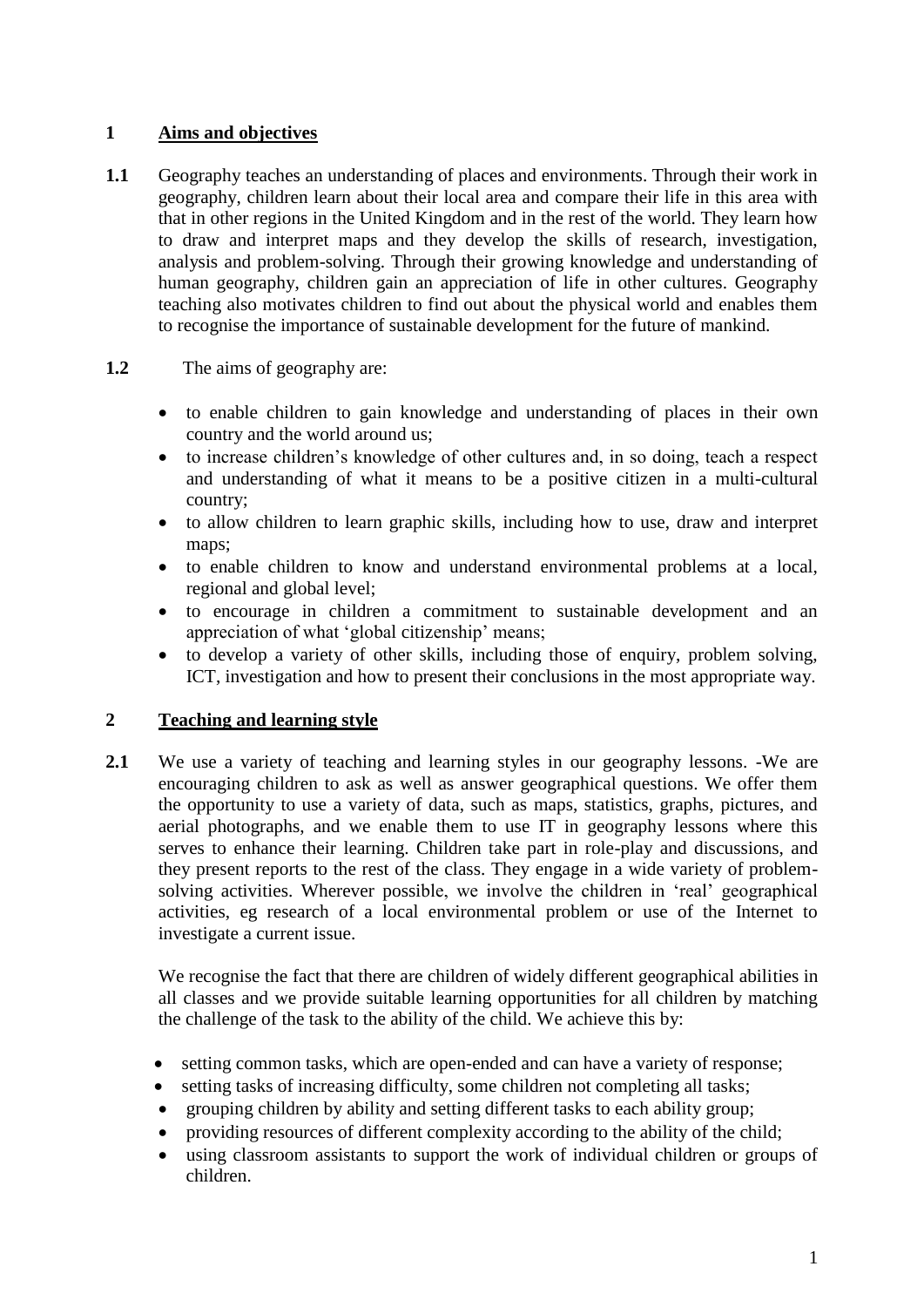#### **3 Geography curriculum planning**

- **3.1** We carry out curriculum planning in three phases (long-term, medium-term and shortterm). Our long-term plan maps the geography topics studied in each term during each key stage.. In some cases we combine the geographical study with work in other subject areas, especially at Key Stage 1. At other times we arrange for the children to carry out a geographical study independently.
- **3.2** The basis for our medium-term plans follow the national scheme of work and give details of each unit of work for each term. Because we have some mixed-age classes, we do the medium-term planning on a two-year rotation cycle. By so doing, we ensure that children have complete coverage of the National Curriculum but do not have to repeat topics.
- **3.3** We plan the topics in geography so that they build upon prior learning. Children of all abilities have the opportunity to develop their skills and knowledge in each unit and, through planned progression built into the scheme of work, we offer them an increasing challenge as they move up the school.

#### **4 Foundation Stage**

**4.1** We teach geography in reception classes as an integral part of the topic work covered during the year. As the reception class is part of the Foundation Stage of the National Curriculum, we relate the geographical aspects of the children's work to the objectives set out in the Early Learning Goals (ELGs), which underpin the curriculum planning for children aged three to five. Geography makes a significant contribution to the ELG objectives of developing a child's knowledge and understanding of the world through activities such as collecting postcards from different places, singing songs from around the world, or investigating what makes a 'good' playground.

#### **5 The contribution of geography to teaching in other curriculum areas**

#### **Information and communication technology (ICT)**

We make provision for the children to use the computer in geography lessons where appropriate. We incorporate ICT in our geography curriculum planning at Key Stage 2, and we use it at Key Stage 1 when appropriate. Children use ICT in geography to enhance their skills in data handling and in presenting written work. They research information through the Internet. We arrange for the children to communicate with other pupils in other schools and countries by using e-mail. We also offer children the opportunity to use the digital camera to record and use photographic images.

#### **6 Assessment and recording**

**6.1** We ensure the National Curriculum objectives are being met by incorporating the school's Geography Curriculum Overview into our planning. As well as the use of regular teacher based formative assessment, we assess the children's work in geography from Year  $1 - 6$  by: i) a K(Know) W (Want to Know) L (Learnt) grid, ii) an assessment grid which is ticked and dated to show when an objective/skill has been covered. This can be completed either by an adult (KS1) or by children in (KS2). EYFS use the same age appropriate means of assessing and recording as they do for other subjects.

Once the children complete a piece of work, we mark and comment as necessary. Once they complete a unit of work, we make a summary judgement of the work of each pupil